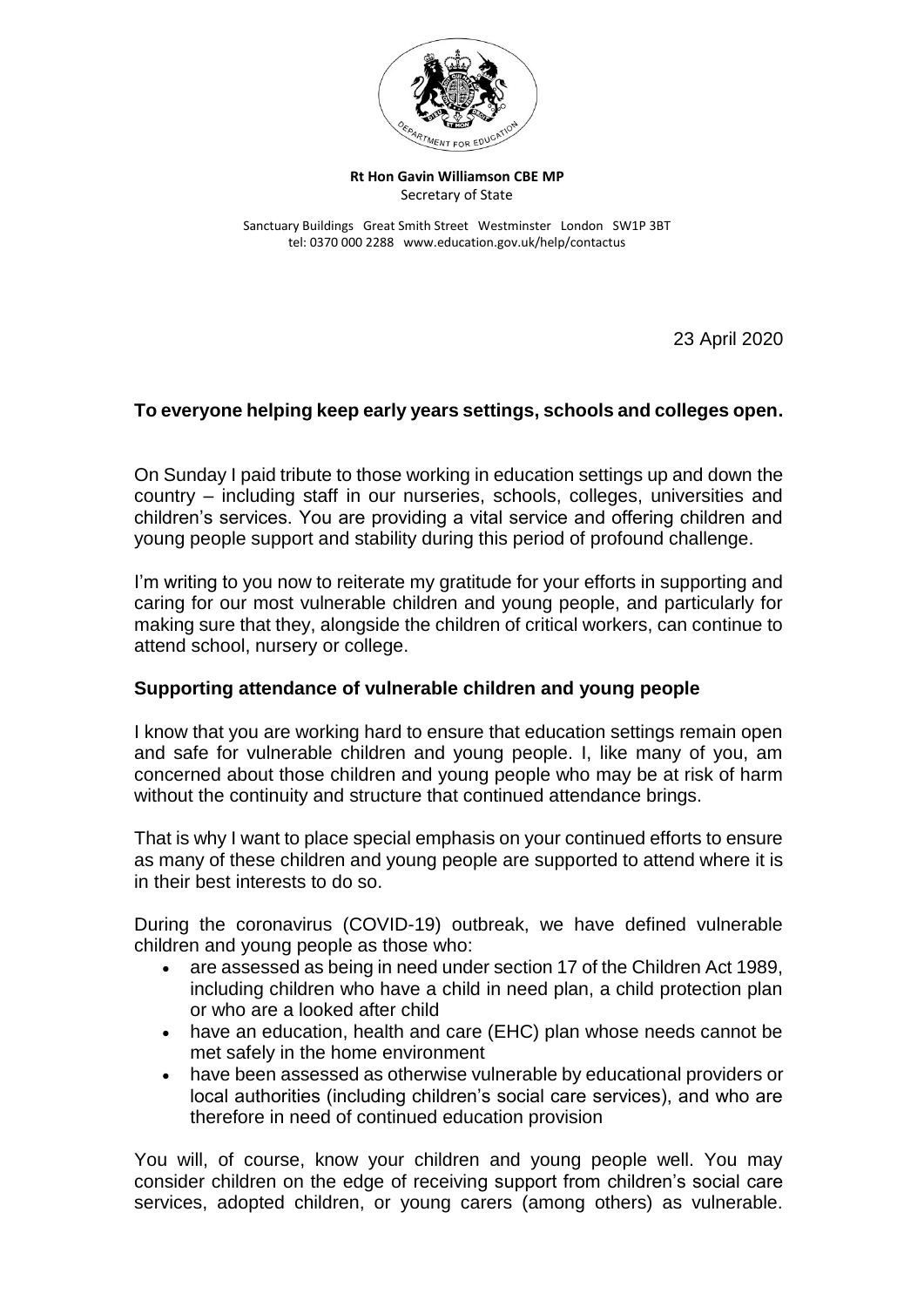Please use your professional judgement and discretion, working in partnership with other professional bodies, to consider whether you should provide continued education provision to these children.

We have refreshed our guidance on [vulnerable children and young people](https://www.gov.uk/government/publications/coronavirus-covid-19-guidance-on-vulnerable-children-and-young-people/coronavirus-covid-19-guidance-on-vulnerable-children-and-young-people) and on [risk assessments for children and young people with an EHC plan](https://www.gov.uk/government/publications/coronavirus-covid-19-guidance-on-vulnerable-children-and-young-people/coronavirus-covid-19-guidance-on-vulnerable-children-and-young-people) to set out clear expectations on attendance and the judgements we are asking local authorities and education providers to make on whether pupils with an EHC plan are safer at home.

## **Please do read these guidance documents in full and share them with your colleagues as appropriate.**

In brief, our expectations on who should attend and how we recommend providers to follow up non-attendance are summarised below:

- **Children and young people who have a social worker** should be encouraged to attend an education setting unless their social worker decides that they are at less risk at home or in their placement. This could be, for example, due to underlying health conditions. Absence should be followed up with the parent or carer, and with the social worker/local authority where appropriate.
- **Children and young people with an Education, Health and Care (EHC) plan** – We are asking local authorities to consider the needs of all children and young people with an EHC plan, and make a risk assessment, consulting educational settings and parents or carers, to determine whether children and young people with special educational needs will be able to have their needs met at home, and be safer there than attending an educational setting. Where the risk assessment determines a child or young person with an EHC plan will be safer at home, our recommendation is that they stay at home. Where the risk assessment determines a child or young person with an EHC plan will be as safe or safer at an education setting, our recommendation is that they attend the education setting. Where pupils are expected to attend settings, we would expect providers to follow up with the parent or carer – and social worker/local authority, where appropriate – to explore reasons for any absence.
- **Children and young people who are otherwise vulnerable**  education settings, including alternative provision, can, together with relevant partners, use their discretion to encourage the attendance of children and young people that they or other local services, such as local authorities (including children's social care services) or the police, feel would be safer by attending an education setting. Any subsequent absence should be followed up with the parent or carer, and with other partners where appropriate.

I appreciate that decisions on attendance are likely to be based on finelybalanced discussions between the education provider (including between schools for dual-registered children), the parent/carer, and others, including